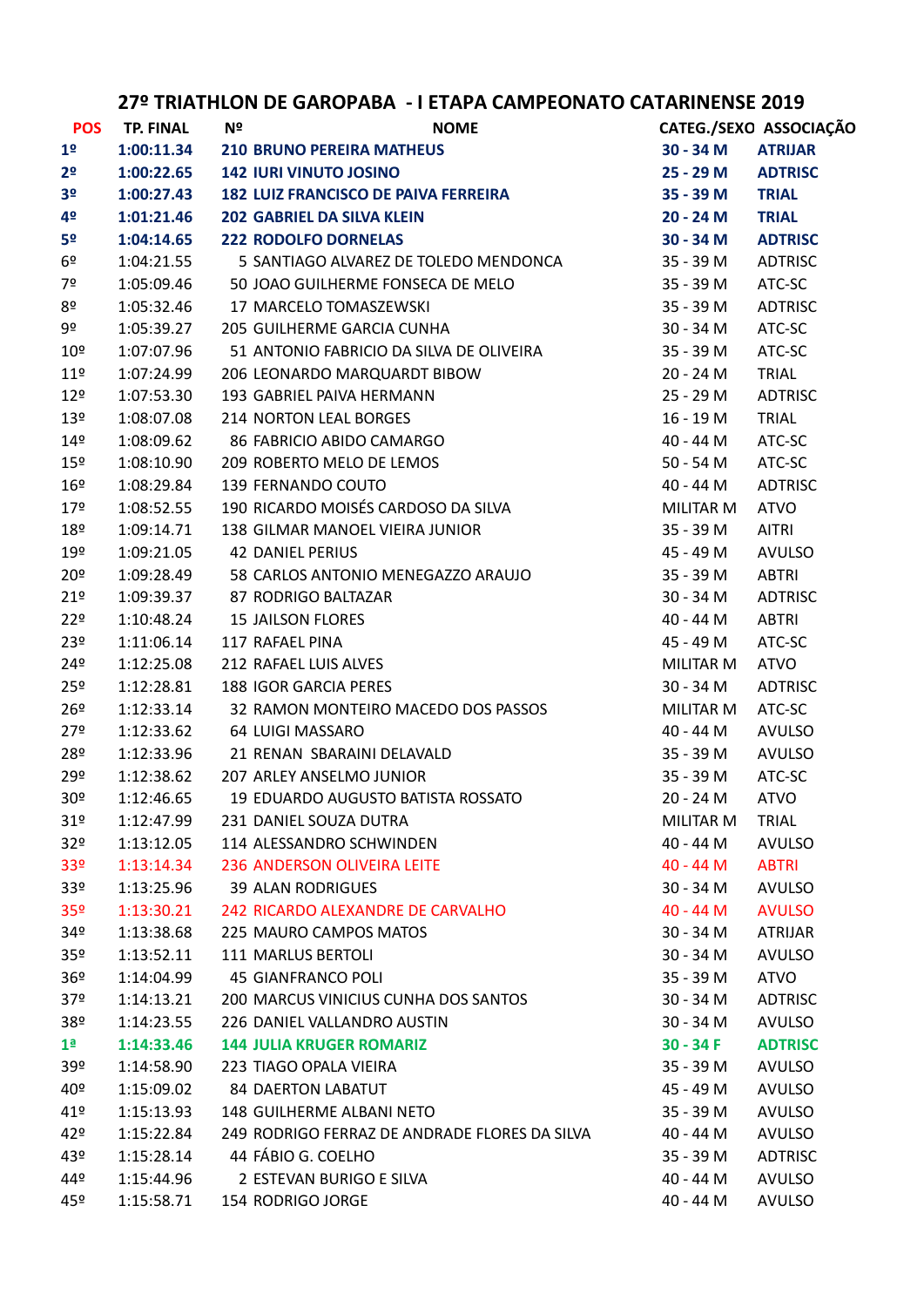| <b>POS</b>          | <b>TP. FINAL</b> | Nº | <b>NOME</b>                             |                  | CATEG./SEXO ASSOCIAÇÃO |
|---------------------|------------------|----|-----------------------------------------|------------------|------------------------|
| 46º                 | 1:16:02.84       |    | <b>185 THIAGO KORTING NUNES</b>         | 30 - 34 M        | ADTRISC                |
| 47º                 | 1:16:08.78       |    | 243 DIMITRI CAMPANA                     | 40 - 44 M        | <b>ADTRISC</b>         |
| 48º                 | 1:16:16.34       |    | 228 EDILSON JOSÉ CASAGRANDE FILHO       | 35 - 39 M        | <b>ATVO</b>            |
| 49º                 | 1:16:17.40       |    | 164 GUSTAVO PASINATTO MIRANDOLI         | 30 - 34 M        | <b>ADTRISC</b>         |
| $2^{\underline{a}}$ | 1:16:35.08       |    | <b>74 NATHALIA SOUZA BARROS DE MELO</b> | 25 - 29 F        | <b>ADTRISC</b>         |
| 50 <sup>°</sup>     | 1:16:37.21       |    | 184 MARCELO LUIZ LEAL                   | 40 - 44 M        | <b>AVULSO</b>          |
| 51 <sup>°</sup>     | 1:17:00.90       |    | 46 CASSEMIRO MASSANEIRO DA ROSA         | 30 - 34 M        | <b>AVULSO</b>          |
| 52 <sup>o</sup>     | 1:17:10.46       |    | 220 RAPHAEL SCHIER                      | 40 - 44 M        | <b>ATRIJAR</b>         |
| 53º                 | 1:17:12.55       |    | 234 JULIANO FERRÃO DOS SANTOS           | MILITAR M        | ATC-SC                 |
| 54 <sup>°</sup>     | 1:17:19.68       |    | 232 RONEN AVRAHAM                       | 45 - 49 M        | <b>AVULSO</b>          |
| 55 <sup>°</sup>     | 1:17:29.21       |    | 85 LUIZ IRAN GUIMARAES                  | 60 M             | <b>AVULSO</b>          |
| 56 <sup>°</sup>     | 1:17:36.30       |    | 82 ANDRE LOPES RIBEIRO                  | 35 - 39 M        | <b>AVULSO</b>          |
| 57 <sup>°</sup>     | 1:17:39.65       |    | 196 THIAGO NOGUEIRA FERREIRA            | 14 - 15 M        | <b>ADTRISC</b>         |
| 58º                 | 1:17:48.84       |    | 181 RODRIGO ESPINOZA SOUZA              | 40 - 44 M        | <b>AVULSO</b>          |
| 59º                 | 1:18:02.62       |    | 211 ROBERTO WEINGARTNER                 | MILITAR M        | <b>ADTRISC</b>         |
| 60º                 | 1:18:34.18       |    | 53 REGIS ADRIANO KUHN                   | 25 - 29 M        | <b>AVULSO</b>          |
| 61°                 | 1:18:36.78       |    | 219 LEONARDO DE GODOI DOS REIS          | 25 - 29 M        | <b>AVULSO</b>          |
| 3 <sup>a</sup>      | 1:18:38.49       |    | <b>235 ANA PAULA DE MATOS</b>           | $30 - 34 F$      | <b>ADTRISC</b>         |
| 4ª                  | 1:18:46.14       |    | <b>218 HELIANA YAEL SAAVEDRA</b>        | $30 - 34 F$      | <b>TRIAL</b>           |
| 62°                 | 1:18:56.90       |    | 30 MAURO ALMIR MARZAROTTO JUNIOR        | 30 - 34 M        | AVULSO                 |
| 5ª                  | 1:19:10.08       |    | <b>143 TAYNARA BONETTI DA SILVEIRA</b>  | $20 - 24 F$      | <b>ADTRISC</b>         |
| 63 <sup>°</sup>     | 1:19:10.25       |    | 213 MARIA VITORIA BRESCIANI             | $16 - 19F$       | ADTRISC                |
| 64º                 | 1:19:27.93       |    | 7 RAFAEL DA ROSA ALMEIDA                | 35 - 39 M        | <b>AVULSO</b>          |
| 65º                 | 1:19:46.05       |    | 69 RUI PEDRO HERMES                     | 40 - 44 M        | <b>AVULSO</b>          |
| 66º                 | 1:19:51.43       |    | 221 SERGIO RIGONI LOSS                  | 35 - 39 M        | <b>TRIAL</b>           |
| 67°                 | 1:19:55.93       |    | <b>12 MURILO MAFRA</b>                  | 30 - 34 M        | <b>AVULSO</b>          |
| 68º                 | 1:20:00.18       |    | 23 EDUARDO GARCIA SANTOS                | 25 - 29 M        | <b>AVULSO</b>          |
| 69º                 | 1:20:04.52       |    | 55 RODRIGO DE OLIVEIRA PUEL             | $30 - 34 M$      | <b>AVULSO</b>          |
| 70º                 | 1:20:25.90       |    | 187 ALEX SANDRO DA SILVA PINTO          | 30 - 34 M        | <b>AVULSO</b>          |
| 719                 | 1:20:30.68       |    | <b>26 JEFERSON ANDRE CASSOL</b>         | 40 - 44 M        | <b>AVULSO</b>          |
| 72º                 | 1:20:53.62       |    | 237 MARCOS LEANDRO MARQUES              | 30 - 34 M        | ATVO                   |
| 73º                 | 1:20:54.65       |    | 70 IDEMAR EUGÊNIO TIEPO                 | 60 M             | <b>AVULSO</b>          |
| 7ª                  | 1:20:55.49       |    | 201 RENATA PELISSER NICOLAO             | $30 - 34 F$      | ATC-SC                 |
| 74º                 | 1:20:56.87       |    | 36 ODILON DE SOUZA JUNIOR               | 40 - 44 M        | ATC-SC                 |
| 75º                 | 1:21:14.02       |    | 43 FELIPE DUARTE ALMEIDA DA FONSECA     | 35 - 39 M        | <b>AVULSO</b>          |
| 76º                 | 1:21:24.68       |    | 37 NATAN LEAL BORGES                    | 20 - 24 M        | <b>AVULSO</b>          |
| 77º                 | 1:21:36.52       |    | 224 GUSTAVO GOYA FONTELLA               | 35 - 39 M        | <b>AVULSO</b>          |
| 78º                 | 1:21:51.08       |    | 4 FILIPE SEMLER LUIZ                    | 30 - 34 M        | <b>AVULSO</b>          |
| 79º                 | 1:22:06.27       |    | 29 VALMOR RAIMUNDO MACHADO JUNIOR       | $50 - 54$ M      | ATC-SC                 |
| 80º                 | 1:22:43.96       |    | 1 DANIEL DE SOUZA CARVALHO              | 40 - 44 M        | <b>ADTRISC</b>         |
| 81°                 | 1:22:48.81       |    | 137 DIEGO CORDOVEZ LOPES DE AQUINO      | 30 - 34 M        | <b>AVULSO</b>          |
| 82º                 | 1:22:57.84       |    | 250 JULIO CESAR BORK                    | 35 - 39 M        | <b>AVULSO</b>          |
| 83º                 | 1:23:36.58       |    | 217 CÉSAR ROMERO BORGES DE BARROS       | 35 - 39 M        | <b>AVULSO</b>          |
| 8ª                  | 1:24:37.21       |    | 186 ALICE MARIA DA NOVA FERNANDEZ       | <b>MILITAR F</b> | ATC-SC                 |
| 84º                 | 1:24:44.46       |    | 56 JACKSON JOSE RIBEIRO                 | 40 - 44 M        | ATC-SC                 |
| 9ª                  | 1:25:06.05       |    | 72 THAINÃ PICCOLO VARGAS                | $30 - 34 F$      | <b>AVULSO</b>          |
| 85º                 | 1:25:07.37       |    | <b>145 SIDNEI MARTNHO REICHARTS</b>     | MTB M            | <b>AVULSO</b>          |
| 10 <sup>a</sup>     | 1:25:26.55       |    | 239 MARIANA MASSARO                     | 35 - 39 F        | <b>AVULSO</b>          |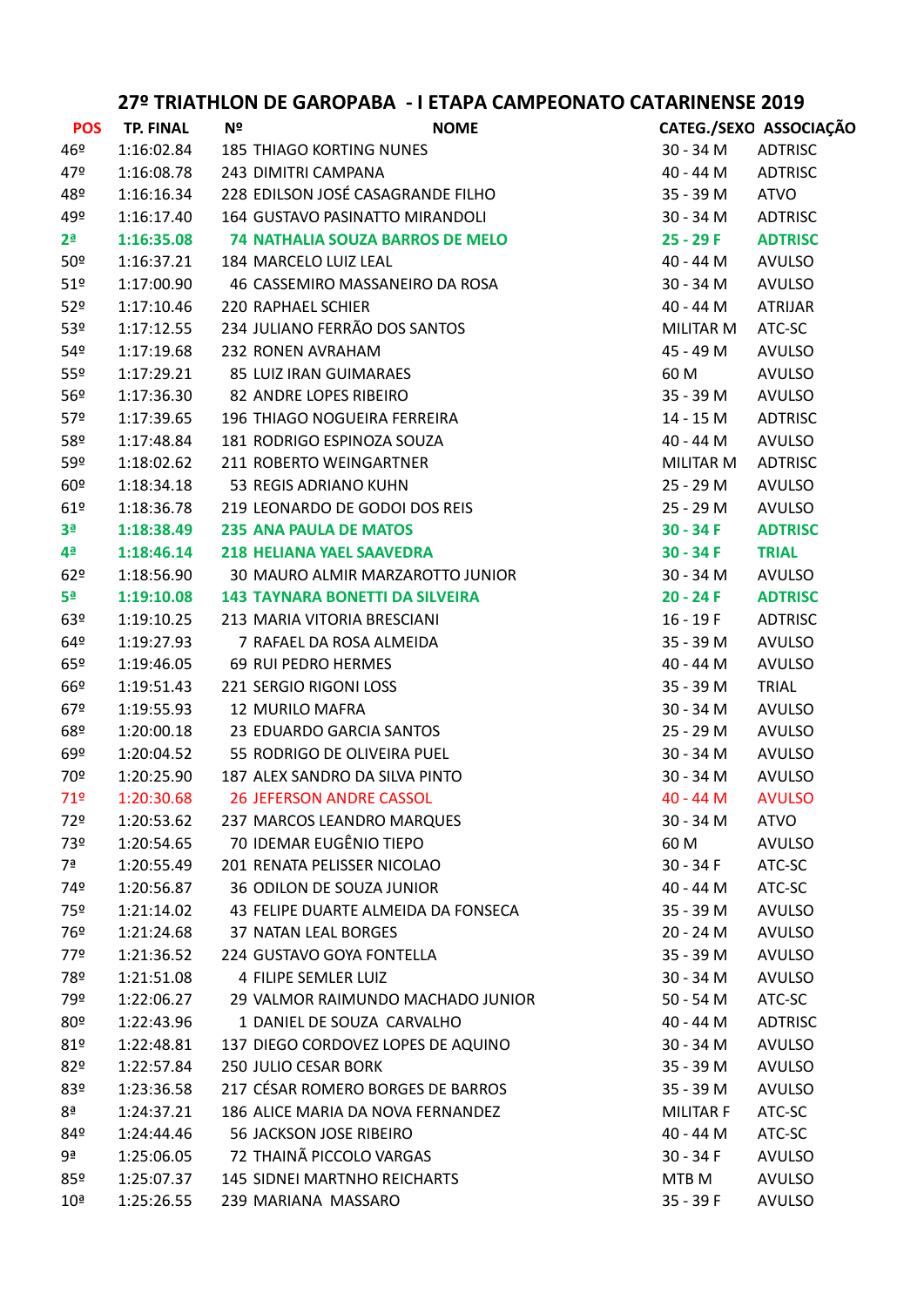| <b>POS</b>      | <b>TP. FINAL</b> | Nº | <b>NOME</b>                                  | CATEG./SEXO ASSOCIAÇÃO |                |
|-----------------|------------------|----|----------------------------------------------|------------------------|----------------|
| 86º             | 1:25:41.81       |    | 140 PAULO FERREIRA                           | 45 - 49 M              | <b>AVULSO</b>  |
| 11 <sup>a</sup> | 1:27:12.68       |    | 107 SOFIA GELATI                             | 16 - 19 F              | ADTRISC        |
| 87º             | 1:27:21.40       |    | 275 ROBSON FERNANDO DE OLIVEIRA              | 40 - 44 M              | <b>ATGF</b>    |
| 12 <sup>a</sup> | 1:27:32.52       |    | 197 LARISSA CAROLINA BAUER KOERICH LINZMEYER | MTB F                  | ABTRI          |
| 13 <sup>a</sup> | 1:27:40.08       |    | 33 PRISCILA MARIA RIBEIRO                    | $35 - 39 F$            | <b>AVULSO</b>  |
| 88º             | 1:27:56.68       |    | 118 FERNANDO LUIZ PINHEIRO GUIMARÃES         | 50 - 54 M              | ATC-SC         |
| 89º             | 1:28:05.81       |    | 20 PEDRO PAULO SOARES RAMOS                  | 55 - 59 M              | <b>AVULSO</b>  |
| 14 <sup>a</sup> | 1:28:32.55       |    | 215 LOUISE ELISABETH TESKE                   | $30 - 34 F$            | <b>ABTRI</b>   |
| 15 <sup>a</sup> | 1:29:03.11       |    | 183 VANESSA RIBEIRO GALVÃO                   | $30 - 34 F$            | <b>AVULSO</b>  |
| 16 <sup>a</sup> | 1:29:16.37       |    | 229 MARCIA MARILU VANSUIT CONTE              | 45 - 49 F              | <b>AVULSO</b>  |
| 90 <sup>°</sup> | 1:29:18.30       |    | <b>40 DAYTON STEWAN DREYER</b>               | 35 - 39 M              | <b>AVULSO</b>  |
| 17 <sup>a</sup> | 1:29:53.08       |    | 31 ELINAI DOS SANTOS FREITAS SCHUTZ          | 40 - 44 F              | <b>ADTRISC</b> |
| 91°             | 1:29:58.52       |    | 57 ANDRÉ MELLO BAROTTO                       | 45 - 49 M              | ATC-SC         |
| 18 <sup>a</sup> | 1:30:02.52       |    | 89 MICHELE OURIQUES HONORATO                 | MTB F                  | <b>AVULSO</b>  |
| 19 <sup>a</sup> | 1:30:11.99       |    | 248 LUCIANA THAIS PILZ                       | 25 - 29 F              | <b>AVULSO</b>  |
| 92°             | 1:30:22.11       |    | 83 RENATO ARANHA DE ARAUJO                   | 45 - 49 M              | <b>AVULSO</b>  |
| 93º             | 1:30:32.30       |    | 146 ALEX CONSONI CORREA                      | 40 - 44 M              | <b>AVULSO</b>  |
| 20 <sup>a</sup> | 1:30:43.62       |    | 171 BARBARA SCHUHMACHER ORSI                 | 20 - 24 F              | TRIAL          |
| 94º             | 1:31:04.93       |    | 233 LUIZ CARLOS DE OLIVEIRA                  | 35 - 39 M              | <b>AVULSO</b>  |
| 95º             | 1:31:11.78       |    | 6 ANDRE FOGLIARINI RIBEIRO                   | 35 - 39 M              | <b>AVULSO</b>  |
| 96º             | 1:31:16.24       |    | 216 GILCINEY BOTELHO                         | 45 - 49 M              | <b>ADTRISC</b> |
| 97º             | 1:31:41.30       |    | 244 DIEGO FILIPE BRUNATTO                    | 35 - 39 M              | <b>AVULSO</b>  |
| 98º             | 1:31:48.18       |    | 203 DEYVEDY TYAGO PADILHA                    | MTB M                  | <b>AVULSO</b>  |
| 99º             | 1:32:17.11       |    | 238 FRANCIS PAULO LOSS                       | 40 - 44 M              | <b>AVULSO</b>  |
| 21 <sup>a</sup> | 1:32:17.34       |    | 241 ISIS PAZ PORTINHO                        | 40 - 44 F              | <b>ADTRISC</b> |
| 100º            | 1:32:30.96       |    | <b>230 RODRIGO SPILLERR</b>                  | $40 - 44 M$            | <b>AVULSO</b>  |
| 101º            | 1:32:32.30       |    | 191 ANDRE WILLEMANN MENEZES                  | 25 - 29 M              | <b>AVULSO</b>  |
| 102º            | 1:32:55.68       |    | <b>34 THIAGO BATISTA</b>                     | 30 - 34 M              | <b>AVULSO</b>  |
| 103º            | 1:33:11.43       |    | 147 LUIZ ROBERTO FEUBAK JÚNIOR               | $50 - 54$ M            | <b>ADTRISC</b> |
| 22 <sup>a</sup> | 1:33:16.87       |    | <b>16 CLAUDIA WANDERCK</b>                   | MTB F                  | <b>AVULSO</b>  |
| 23 <sup>a</sup> | 1:33:32.18       |    | 13 GLADYS CAROLINA DREHER                    | 55 - 59 F              | <b>AVULSO</b>  |
| 24 <sup>a</sup> | 1:34:00.52       |    | 3 TAYRINI DA SILVA MARCELINO                 | MTB F                  | <b>AVULSO</b>  |
| 25 <sup>a</sup> | 1:35:23.52       |    | 90 FABIANE MIRANDA MONTEIRO                  | 40 - 44 F              | <b>AVULSO</b>  |
| 104º            | 1:35:29.24       |    | <b>141 ALEX SANDRO RODRIGUES MADRUGA</b>     | $50 - 54 M$            | <b>AVULSO</b>  |
| 26 <sup>a</sup> | 1:35:47.55       |    | 47 PAULA FRANCINE DA SILVA ALVES             | 25 - 29 F              | <b>AVULSO</b>  |
| 105º            | 1:35:49.27       |    | 68 EDUARDO GONZAGA ROCHA                     | 55 - 59 M              | ATC-SC         |
| 27 <sup>a</sup> | 1:37:28.21       |    | <b>62 LUCIMEIRE MENDES VIEIRA</b>            | 35 - 39 F              | <b>AVULSO</b>  |
| 28 <sup>a</sup> | 1:39:24.87       |    | 88 TÁSSIA BÚRIGO E SILVA                     | MTB F                  | <b>AVULSO</b>  |
| 29 <sup>a</sup> | 1:39:25.18       |    | 91 MARIA ELIZA ELIBIO FAGUNDES               | $50 - 54F$             | <b>AVULSO</b>  |
| 106º            | 1:40:17.34       |    | 27 ELISANDRO DE MELLO                        | 40 - 44 M              | <b>AVULSO</b>  |
| 107º            | 1:40:23.87       |    | 136 ANDREY MOREL PUCCI                       | MTB <sub>M</sub>       | <b>ADTRISC</b> |
| 30 <sup>a</sup> | 1:40:32.87       |    | 48 ANA CAROLINA WANDERCK                     | MTB F                  | <b>AVULSO</b>  |
| 108º            | 1:40:36.65       |    | <b>60 RODRIGO FRANCHINI</b>                  | $50 - 54$ M            | <b>AVULSO</b>  |
| 109º            | 1:40:44.46       |    | 246 MARCELLO ALBERTON HERDT                  | MTB M                  | <b>AVULSO</b>  |
| 31 <sup>a</sup> | 1:41:11.55       |    | 110 DEBORA GRUNER PRUDENCIO                  | 40 - 44 F              | ATC-SC         |
| 32 <sup>a</sup> | 1:41:29.93       |    | 11 CAROLINE PAGEL                            | 30 - 34 F              | <b>AVULSO</b>  |
| 110º            | 1:41:31.90       |    | 108 OSNI JACÓ DA SILVA                       | >60 M                  | ATC-SC         |
| 33 <sup>a</sup> | 1:42:13.24       |    | 9 LILIAN CARDOSO VIEIRA                      | 35 - 39 F              | <b>AVULSO</b>  |